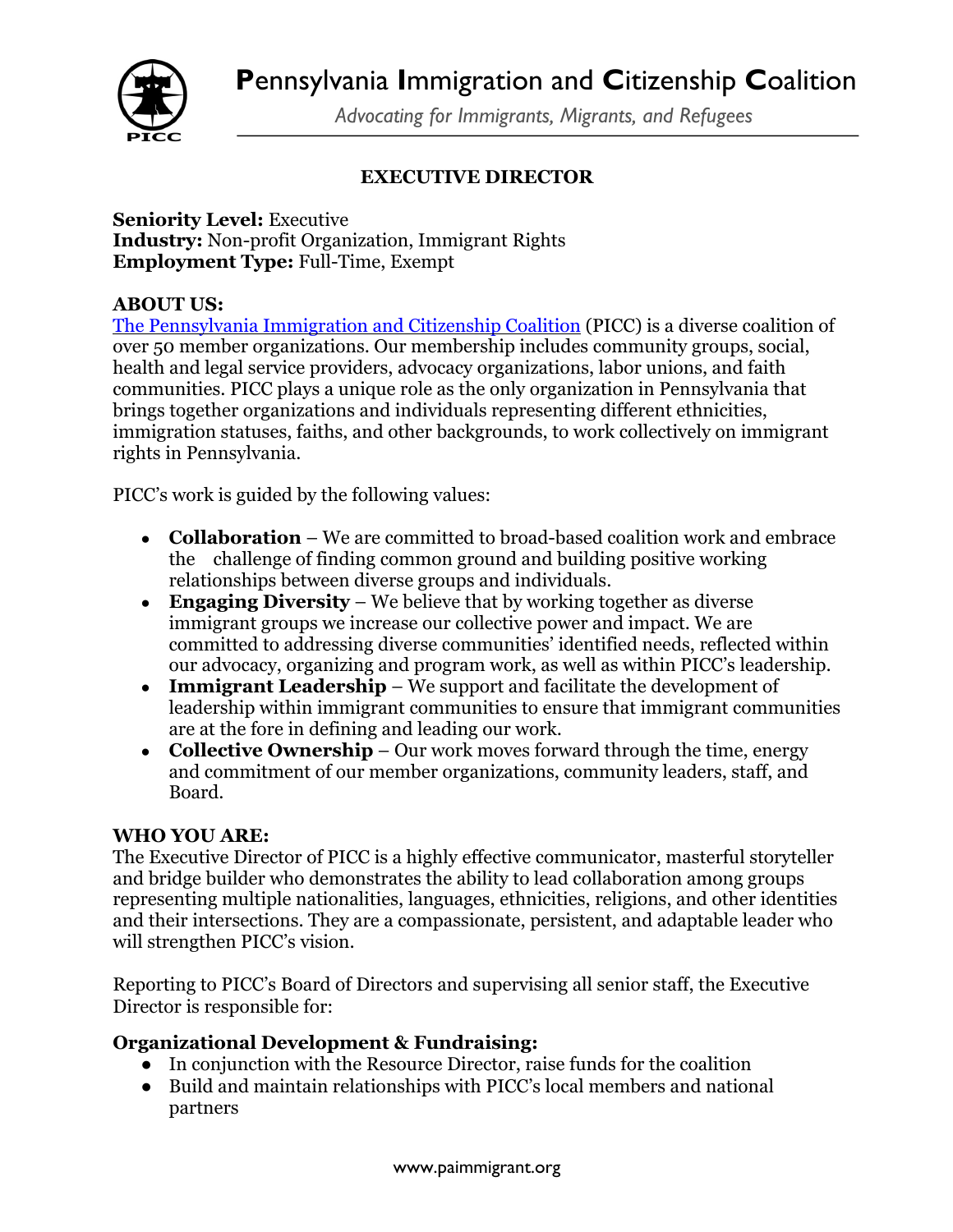- Help involve more organizations as members to the coalition
- Work collaboratively with Board leadership to ensure an effective and representative Board of Directors and set Board strategy in realizing the organization's vision.
- Ensure the fiscal integrity of the organization by developing an annual budget and providing monthly financial statements and other documentation that accurately reflects the financial condition of the organization.

## **External Leadership & Communications:**

- Cultivate and maintain relationships with key stakeholders and elected officials to broaden PICC's base of support and impact
- Effectively engage and communicate with the public, both written and verbally
- Build PICC's capacity to lead and support advocacy efforts at the local, state, and federal levels that result in policy change
- Experience and knowledge regarding legislative advocacy, including communications skills for the promotion of policy papers/positions

## **Internal Leadership:**

- Maintain an equitable and sustainable organizational culture that promotes the wellbeing of all staff and members
- Ensure that PICC achieves its goals by developing and executing the strategic plan that fulfills the organizational mission and vision (short and long-term)
- Guide and mentor employees by leading with care, tenacity, and passion
- Maintain a strong and diverse team through inclusive and transparent recruitment, hiring, evaluation, training, and promotion processes

# **Candidates will be evaluated on the following skills:**

- Commitment and passion to protect and promote immigrant rights
- Strategic and effective fundraiser from both traditional and non-traditional sources and individuals
- Commitment to supporting grassroots leadership in coalition work
- Experience with immigrant rights organizing, specifically building multinational/ethnic/religious campaigns
- Fluency in a language spoken within Pennsylvania's immigrant communities (e.g. Spanish, Chinese, etc.) is preferred
- Knowledge about Pennsylvania's history of immigration and politics is preferred

## **What we offer:**

- Starting salary for this position is \$80,000. PICC prides itself on having an equitable, transparent, and values-based pay scale for all its employees which was created as an all-staff effort and process to ensure pay equity at all levels of the organization.
- Competitive benefits package which includes full medical coverage, 5% employer 401k match, paid vacation, mental health days, and sick leave.
- Opportunity to contribute at a growing, dynamic statewide organization with a strong foundation and team in Pennsylvania